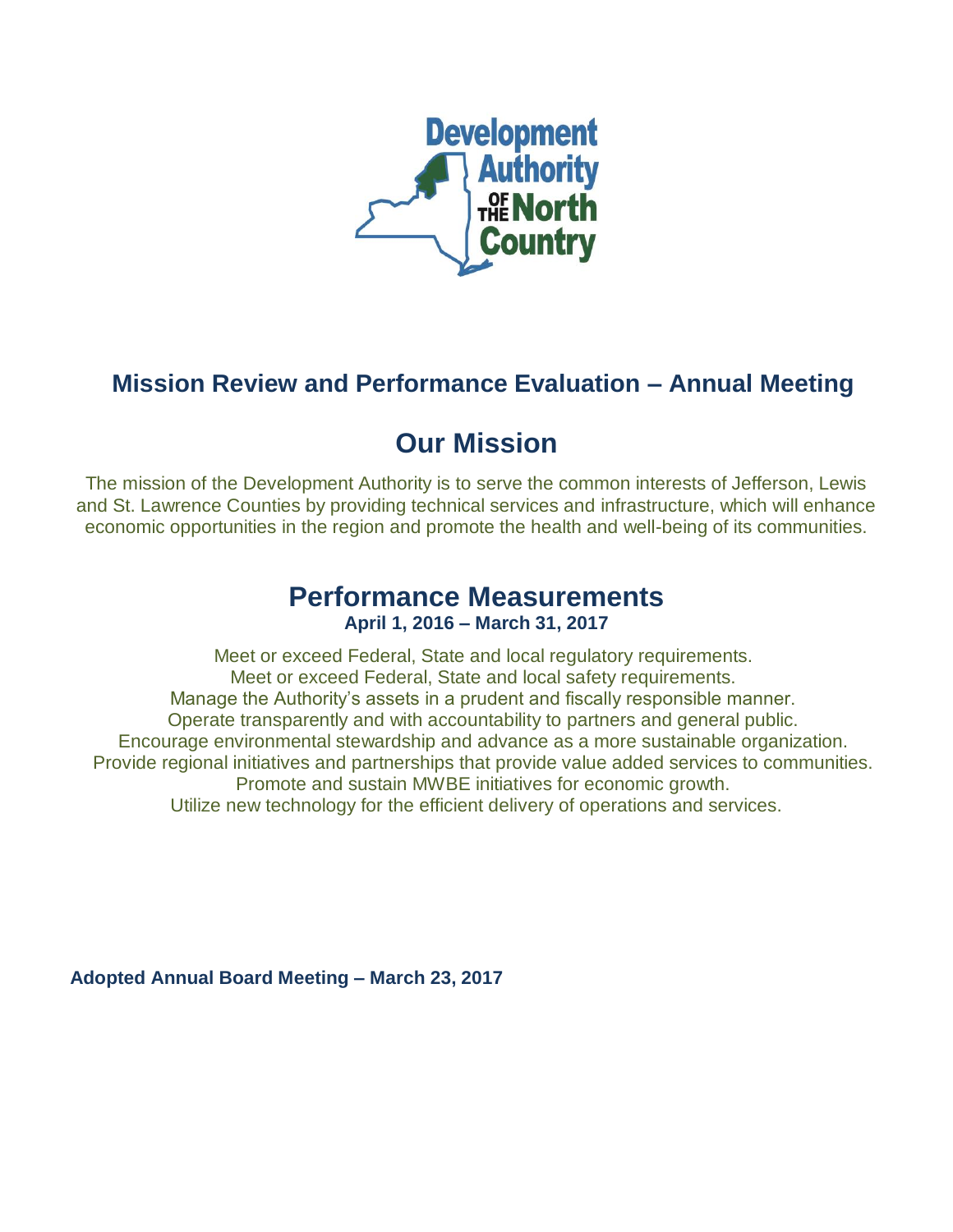# Fiscal Year End 2017 Performance Measurements April 1, 2016 - March 31, 2017



**The Development Authority of the North Country adopted the following measurements as indicators of the Authority's performance. Listed for each objective are the activities which addressed the objective during the fiscal year. Actions reflected in red are non-performance issues.**

**This, combined with the ever increasing list of providing value added services to the communities, reflects the performance of the Authority and its divisions this completed fiscal year.**

#### Meet or exceed Federal, State and local regulatory requirements.

- The Authority received its validated final permit from the Army Corps of Engineers for a Section 404, federal wetlands mitigation permit, for the landfill expansion.
- The Authority received its approval for the Local Materials Management Plan, valid through 2025, from New York State Department of Environmental Conservation.
- The Authority received its first MWBE report card, based on an evaluation by New York State Empire State Development. Of 25 criteria, the Authority scored a 20, resulting in an 'A'; only 13 of 97 participating agencies received an 'A' rating.
- Per New York State requirements, the Authority began collecting New York State sales tax from applicable Telecommunications customers. Sales tax payments have been made to New York State in a timely fashion.
- Payment to the New York State Public Works Enforcement fund made in a timely manner.
- The Engineering Division operated Village of Carthage Water Pollution experienced zero permit excursions during the fiscal year.
- Human Resources completed and submitted to New York State JCOPE the required training and annual financial disclosure reports.
- Human Resources conducted a self-evaluation of the Authority website and found it to be in compliance with ABO requirements.
- The Technology Division successfully completed an Independent Accountants Report on Applying Agreed Upon Procedures for the second and final draw from the State of New York for the Public Emergency Grant.
- The Technology Division timely filed all FCC and New York State forms required to operate a Telecommunications Network. Filings include the FCCs Customers Proprietary Network Information (CPNI) Certification, FCC Form 473 (Annual Certification). FCC Form 499 (Telecom Reporting Worksheet), and New York State Statement of Gross Interstate Operating Revenues.
- The Technology Division filed all USAC forms for ACTION, FDRHPO, and BOCES on time.
- The Technology Division updated trouble reporting contact list to include NYS PSC to assure proper reporting of PSC reportable troubles.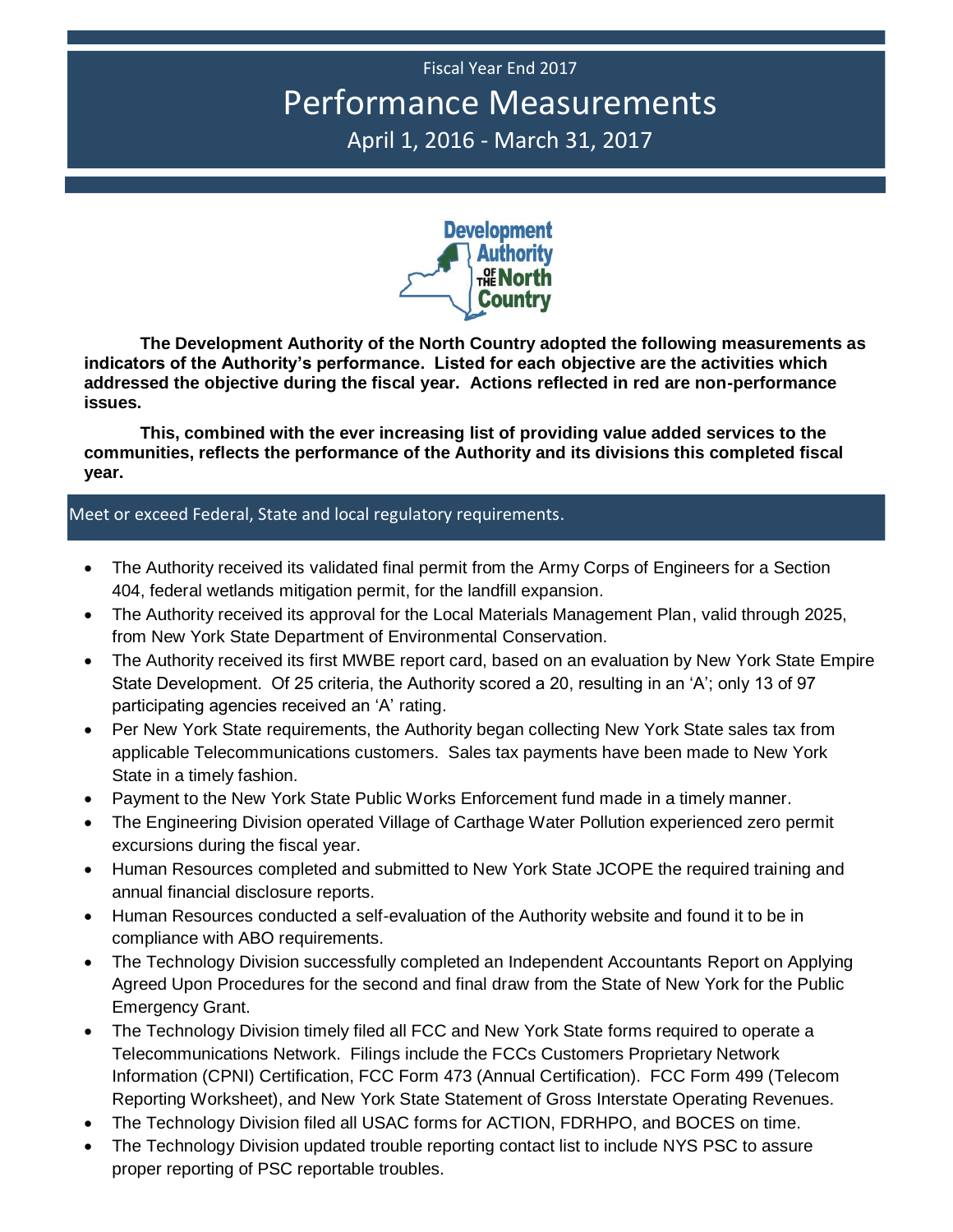- The Water Quality Division performed all sampling, reporting, and maintenance required for facility operations and as required by NYSDEC and NYSDOH.
- The Engineering Division operated Ogdensburg Water Pollution Control Facility repeatedly failed to meet their State Pollution Discharge Elimination System (SYSTEM) water quality limits with 19 permit exceedances since May 2016. The Authority is working with the City to implement capital improvements that will be needed to meet permit limits.
- The Engineering Division operated Village of Clayton Water Pollution Control Facility had 3 permit exceedances this fiscal year due to wet weather events. The authority is working with the Village to identify and correct sources of infiltration and inflow that are contributing to excursions. The Water Treatment System experienced 1 violation due to failure to collect disinfection byproduct samples on schedule.
- The Water Quality Division-operated municipal plants had 6 State Pollution Discharge Elimination System (SPDES) permit limit violations. Non-compliance reports were submitted and corrective action was initiated.
- The Authority owned and operated Army Water Line had one minor non-compliance event due to a sample being misplaced and not turned in for analysis. No action was required by NYSDOH and the Water Quality procedure has been improved to prevent recurrence.

## Meet or exceed Federal, State and local safety requirements.

- The Authority completed a pollution liability site visit from our insurance carrier and underwriter. The group was very complimentary of the Authority's practices at the landfill and pump station.
- The Authority completed 377 of 378 Safety Compliance items 99.7% complete for calendar year 2016.
- The Engineering Division received \$6,690 New York State Department of Labor Hazardous Abatement Board Grant and provided the following training for employees: Walking/Working Surfaces; Asbestos, Lead and Silica Awareness; Hazardous Communication/GHS; Powered Industrial Truck; Trenching and Excavation; Respiratory Protection; Bloodborne Pathogens; and Heavy Equipment Safety.
- The Engineering Division reviewed 63 special waste requests to ensure that materials being delivered to the Materials Management Facility are acceptable as non-hazardous waste in accordance with the Authority's Part 360 permit.
- Human Resources enrolled the Authority in the New York State Department of Motor Vehicles License Event Notification Service Program.
- The Materials Management Division hosted a meeting of the local American Society of Safety Engineers, which included the MMF video and a site tour.
- The Technology Division assured all contractors working on the network had 10-hour OSHA certificates.
- The Water Quality Division adhered to OSHA requirements and completed annual safety inspections for all facilities and safety equipment.
- The Water Quality Division personnel each completed over 30 training courses to meet safety requirements and maintain operator certifications.
- The Water Quality Division conformed to guidelines established by the Department of Homeland Security for Chemical Facility Anti-Terrorism Standards relating to our gaseous chlorine storage and feed system.
- The Authority had 4 reportable accidents in calendar year 2016, an increase from 1 reportable accident in 2015.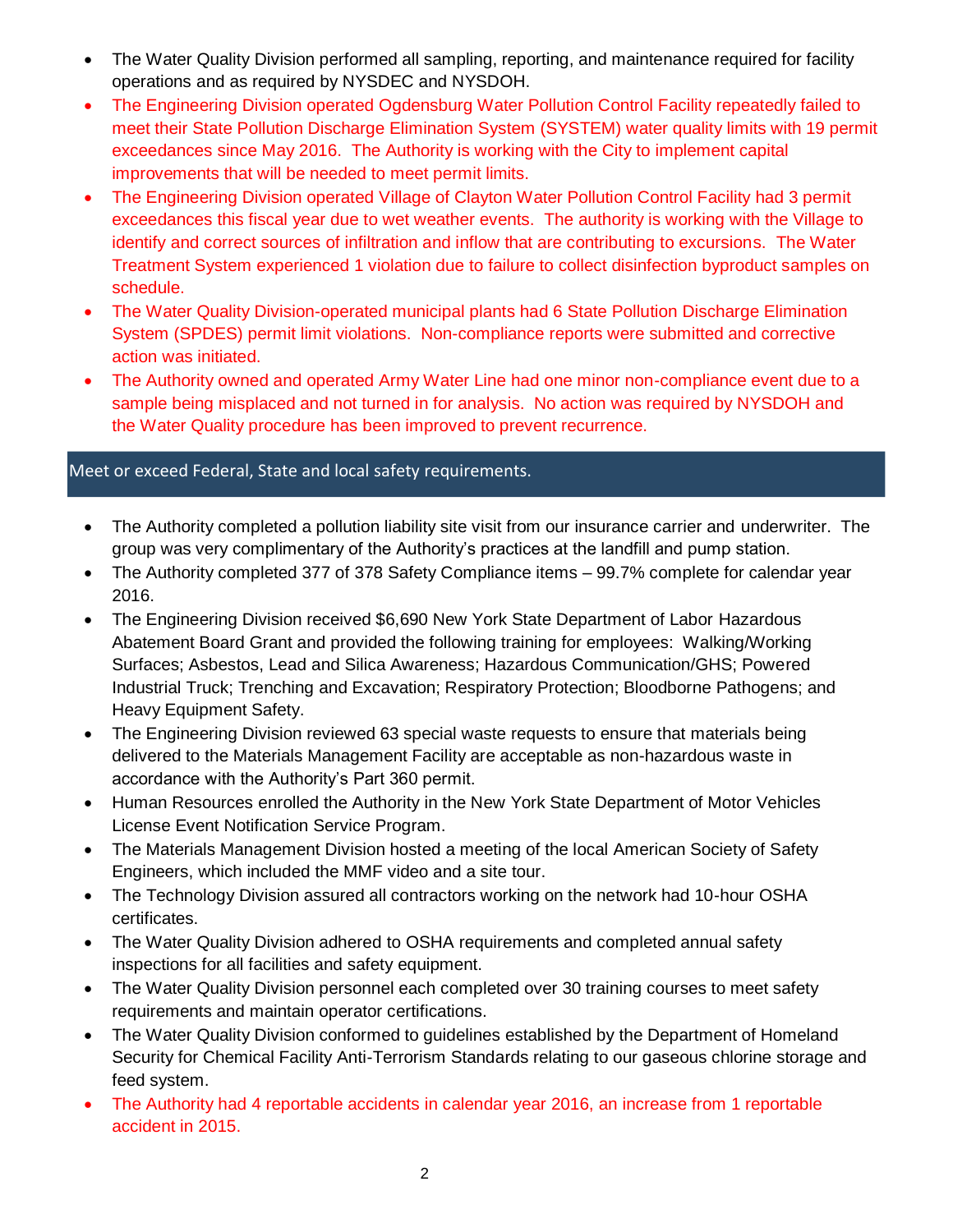#### Manage the Authority's assets in a prudent and fiscally responsible manner.

- The Engineering Division completed Asset Management Plans for the Authority-owned Water Quality facilities (i.e., Army Water Line, Army Sewer Line, and Regional Water Line.)
- The Materials Management Division concluded a competitive process for the harvesting of 40 acres of timberland. The timber generated \$37,671 in sales.
- The Materials Management Division is required to fund Closure and Post-Closure Reserves to fund landfill closure and post-closure requirements. The required Financial Assurance Compliance Report was submitted to the Department of Environmental Conservation (DEC) for FYE 2016. The FYE 2017 Compliance Report will be submitted to the DEC upon audit completion.
- The Regional Development Division secured the repayment of loans totaling \$2,463,991 due from Brighton LP and Olympic LP as part of a refinancing/rehabilitation project with New York State.
- The Regional Development Division recovered \$60,424 in bad debt through the sale of assets toward the loan to Florelle Tissue Corporation in the amount of \$250,000 which was written-off on 3/31/15.
- The Technology Division signed 9 new fiber leases with other local service providers to decrease our capital costs and provide services to customers for lower cost.
- The Technology Division extended a fiber swap and added additional locations with Time Warner in an effort to reduce capital costs but still provide services to customers.
- The Technology Division saved \$750,000 in capital costs via a fiber swap between Utica and Old Forge and an additional \$100,000 by swapping fiber for overlash rights in sections between Old Forge and Blue Mountain.
- The Technology Division completed Phase 1 of an internal assessment of security awareness.
- The Water Quality Division has repaid the loan to Key Bank for Army Sewer Line rehabilitation. Both the Army Sewer and Water Line are debt-free.

### Operate transparently and with accountability to partners and general public.

- The Authority issued a competitive Request for Proposal for Workers' Compensation Insurance.
- The Authority publically accepts bids for all used equipment and assets, utilizing a public electronic auction site.
- The Authority established a Director of Public Affairs and Communications to facilitate and increase transparency, information sharing, and communications.
- The Authority provided its annual community letter to Rodman residents, as well as having the Materials Management Division Manager attend the monthly Rodman Town Board meetings, to advise them of changes and progress at the landfill.
- The Finance Division issued a competitive Request for Proposal for the selection of a professional services audit firm.
- The Materials Management Division conducts periodic haulers' meeting to secure input and discuss operations changes at landfill and waste diversion.
- The Materials Management Division has maintained two public access video cameras of worksite construction during landfill improvement projects.
- The Materials Management Division has established a periodic informational and instructional communication with landfill users, called 'Materials Management Memorandum.'
- Expanded media list, conducted press outreach about the Authority and began issuing strategic press releases to more broadly inform the general public throughout the region about Authority programs and successes.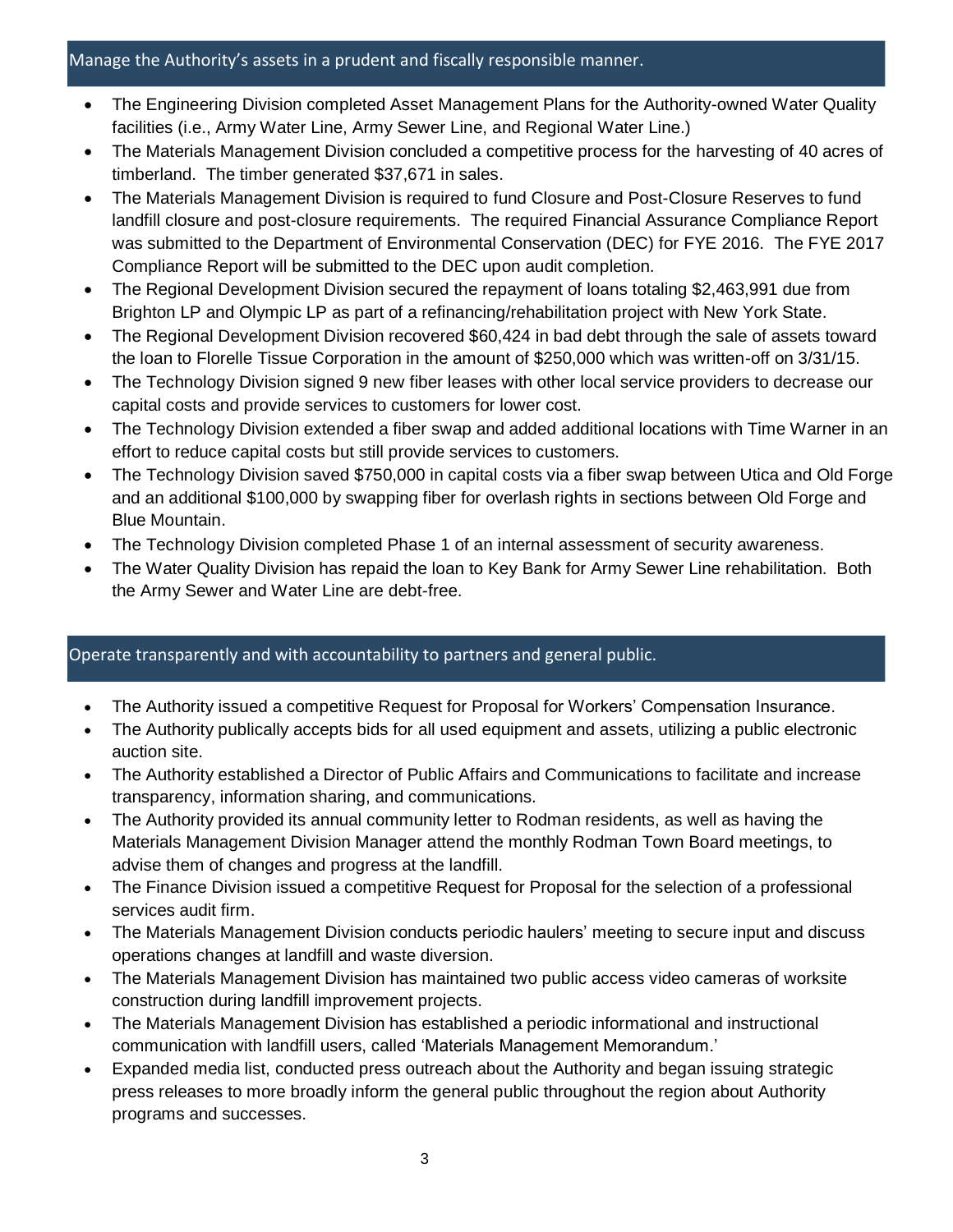- The Regional Development Division had a successful monitor of its City of Ogdensburg 2012 CDBG Program by New York State Office of Community Renewal
- The Water Quality Division conducted regular scheduled meetings with Route 3 Sewer municipalities, Regional Water Line municipalities, and the US Army Garrison for fiscal and operations review and discussion and review of proposed budget and capital improvements.

#### Encourage environmental stewardship and advance as a more sustainable organization.

- The Authority performed a total 990 environmental regulatory tasks 100% of the requirement.
- The Authority replaced the Warneck Station emergency generator with a natural gas generator, eliminating an underground petroleum storage tank.
- The Authority disposed of 1,200 pounds of records in accordance with New York State Archives guidelines; the documents were shredded and recycled.
- The Authority completed its required Executive Order #4 Survey and Report to New York State, reflecting its sustainability efforts.
- The Authority completed its electronic recycling, transporting 0.79 tons (1,580 pounds) of e-waste in FYE 2017 to be recycled.
- The Authority harvested 40 acres of forest land at the Materials Management Facility, consistent with its Natural Resources Management Plan.
- The Finance Division has created a direct deposit program for expense reimbursement, continuing the Authority's conversion to electronic paperless transactions. Since 2013, the Authority has seen a reduction of check stock usage of 54%.
- The Materials Management Division was awarded a recycling reimbursement grant of \$65,000 from New York State Department of Environmental Conservation for its investment in recycling education.
- The Materials Management Division hosted a winter hike for the Tug Hill Tomorrow Land Trust on the Murray Trail, ending at the Murray Center.
- The Materials Management Division continues to be the site used by two local colleges for environmentally-related field trips.
- The Technology Division completed HVAC and fire suppression inspections of all Central Offices to check for leaks, etc.
- The Technology Division completed battery checks to assure no leaks or other issues in all Central Offices.
- The Water Quality Division replaced the aged diesel powered emergency generator with an energy efficient and cleaner burning natural gas unit, eliminating underground bulk storage units.

### Provide value added services to communities developing regional initiatives and partnerships.

- The Authority was approved by the federal government as a Local Development District. The Engineering Division will provide project management services for the Northern Border Regional Commission projects in the four-county region. This fiscal year, the Authority is overseeing 5 projects awarded in August of 2016.
- Authority staff is administering 2014 Ogdensburg CDBG, 2015 Village of Tupper Lake HOME Program, 2016 Town of Wilna CDBG, 2016 Village of Massena CDBG, and 2016 Village of Massena AHC Program. All are affordable housing programs being administered by Regional Development staff with assistance from Engineering staff.
- The Authority entered into Memorandum of Understanding with Fort Drum to formalize function of a Community Planner as a liaison between Fort Drum and surrounding communities.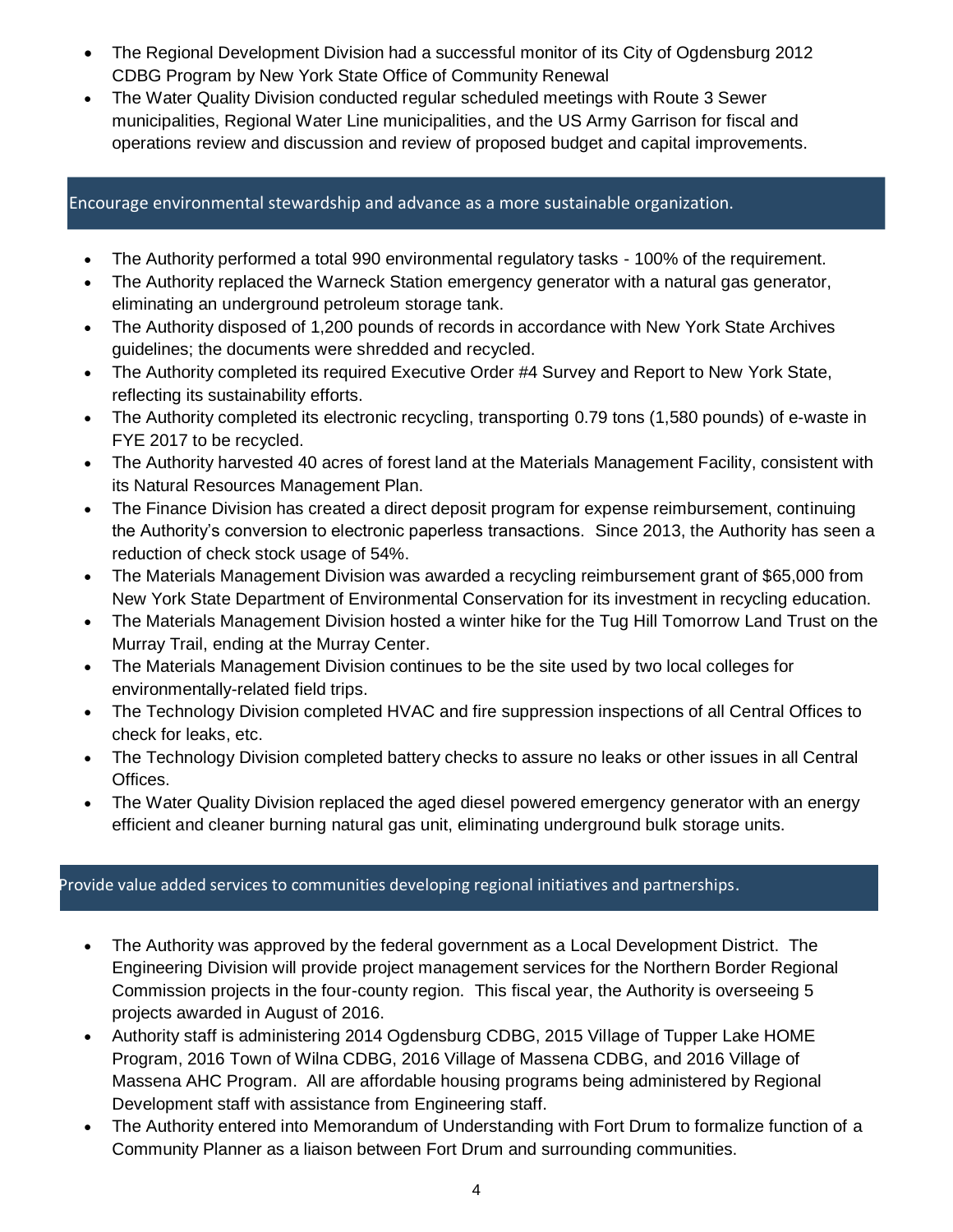- The Engineering Division entered into a wastewater management contract with the City of Ogdensburg, effective May 16, 2016, and has been requested to provide additional services including managing services for the City's water treatment system, project management and SCADA services for the City's Water Pollution Control Facility capital improvement project. The Engineering Division/GIS has been awarded a contract totaling \$78,892 with the Village of Lowville, Village of Turin, Town of Watson, and Lewis County, to complete regional archives GIS mapping.
- The Engineering Division completed the oversight of a water line construction project for United Cerebral Palsy in Lyons Falls.
- The Engineering Division assisted with the dissolution of the Village of Hermon, which became effective on 12/31/16; completed a dissolution study for the Village of Richville and is working on dissolution studies with the Village of Morristown and Village of Harrisville and Town of Tupper Lake Water/Sewer Consolidation.
- The Engineering Division is providing technical support services for water/sewer capital improvement projects in the Village of Calydon, Villages of Carthage/West Carthage, Village of Heuvelton, Village of Potsdam, Village of Tupper Lake, City of Ogdensburg, Towns of Brasher and Stockholm, and Towns of Clifton and Fine.
- The Engineering Division completed project management and oversight of the reconstruction of the Town of Fine historical Wanakena Footbridge.
- The Engineering Division completed a Water/Sewer Rate Study for the Village of Potsdam and made recommendations to improve billing and water loss.
- The Engineering Division provided engineering and project management services to replace blowers at the Village of Clayton's Water Pollution Control Facility, resulting in significant electrical cost savings for customers.
- The Engineering Division provided project management services to the St. Lawrence County Industrial Development Agency to support two regional priority projects: 1) the railroad rehabilitation project from Newton Falls to Carthage; and 2) the asbestos abatement and demolition of the J&L brownfield site in Star Lake.
- The Engineering Division provided project management services to the Village of Lyons Falls to oversee the completion of the third phase of hazardous material abatement and demolition of the Lyons Falls Paper Mill brownfield site.
- The Materials Management Division provided informational signage on recycling requirements to all municipal transfer stations in the 3-county region.
- The Regional Development Division funded and completed a housing report for the City of Watertown.
- The Regional Development Division invested \$750,000 to the financing of housing rehabilitation at Cambray Housing in Gouverneur.
- The Regional Development staff is administering Department of Defense Office of Economic Adjustment grant for a joint land use study between Fort Drum and surrounding communities. The study will consider land compatible uses and potential encroachment issues affecting Fort Drum and surrounding communities.
- The Regional Development staff is administering Department of State Brownfield Opportunity Area grant on behalf of Lewis County for the Village of Lyons Falls.
- The Technology Division completed two private networks for financial institutions North Country Savings Bank (Windstream) and Carthage Savings and Loan (Westelcom).
- The Technology Division wired the new Ogdensburg Airport project with a new circuit upgrade and new circuits for Cape Air and Allegiant Air.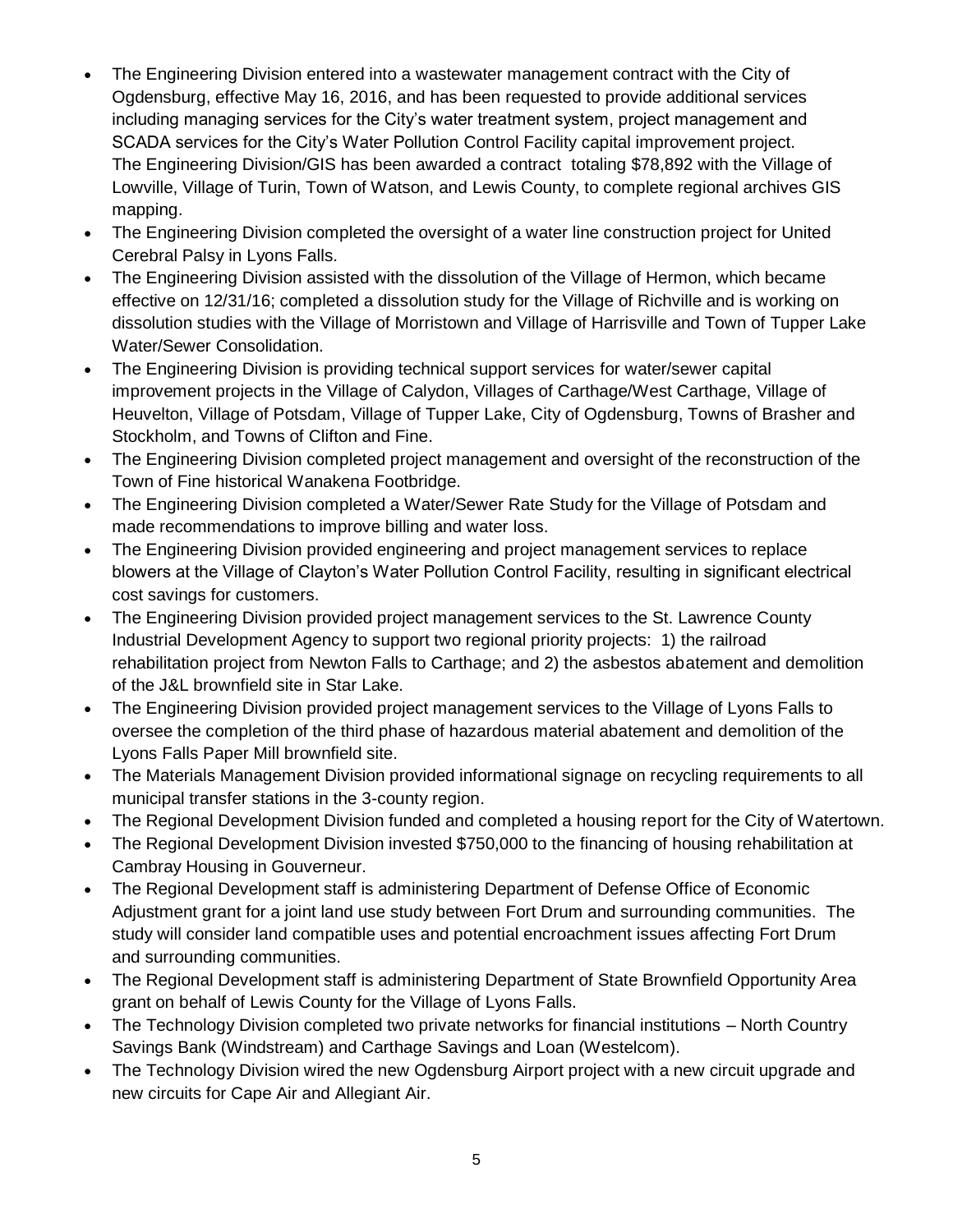- The Technology Division completed the \$2.8 million public safety network to upgrade broadband services connecting 27 public safety locations and 13 county emergency 911 sites.
- The Technology Division added service to 10 new cell towers in FYE 2017.
- The Technology Division increased broadband capacity by adding 35 circuits.
- The Technology Division won a Telemedicine RFP to extend services at lower rates and greater reliability for 49 existing ACTION healthcare locations.
- The Technology Division extended service for Mohawk Networks to Lowville to allow them to begin wireless service throughout Lewis County.
- The Technology Division hosted Senator Gillibrand at Westelcom facilities to announce her broadband initiatives.
- The Technology Division provided Clarkson with 2 Gbps circuit for internet access.
- The Technology Division added GTT as a new service provider.
- The Technology Division finalized agreement to provide broadband service for the City of Ogdensburg.
- The Technology Division finalized Mater Service Agreement to add Fairpoint as a wholesale provider.
- The Technology Division is evaluating project to add wireless tower on Fort Drum.
- The Water Quality Division has been awarded a contract with the U.S. Customs Service to operate its wastewater treatment facility on Wellesley Island.

## Promote and sustain MWBE initiatives for economic growth.

- The Authority's annual Minority and Women Business Enterprises Goal Plan was submitted timely and approved.
- Authority staff attended contractor match-making events in St. Lawrence and Jefferson Counties in order to increase awareness with certified MWBE's.
- For FYE 2017, the Authority established a MWBE goal of 30% consistent with State requirements.
- Authority staff participated in the Governor's Annual New York State MWBE Forum for 2 days in the capitol.
- The Authority complied with all MWBE requirements, which included State grant funds.
- The Authority's annual Service Disabled Veteran Owned Businesses (SDVOB) Goal Plan was submitted timely and approved.
- For FYE 2017, the Authority established a SDVOB goal of 2%. The State of New York established a statewide target for SDVOB of 6%.
- Authority SDVOB utilization from April 1, 2016 through February 28, 2017 was 2.21%.
- For FYE 2014 through 2016, the Authority consistently increased MWBE utilization and exceeded goals. MWBE utilization rates are as follows: FYE 2014 – 23%; FYE 2015 – 30%; FYE 2016 – 39%.
- The Technology Division proactively sent all bids to all MWBE vendors listed in the procurement category.
- The Technology Division purchased all Cisco equipment via bid won by MWBE.
- MWBE utilization from April 1, 2016 through February 28, 2017 is 26%. Authority staff believes that reaching the FYE 2017 MWBE goal of 30% is not likely.

Automated data retrieval to support MWBE reporting requirement through the development of SQL Server Reporting Services (SSRS) utilizing data retrieved from the accounting system.